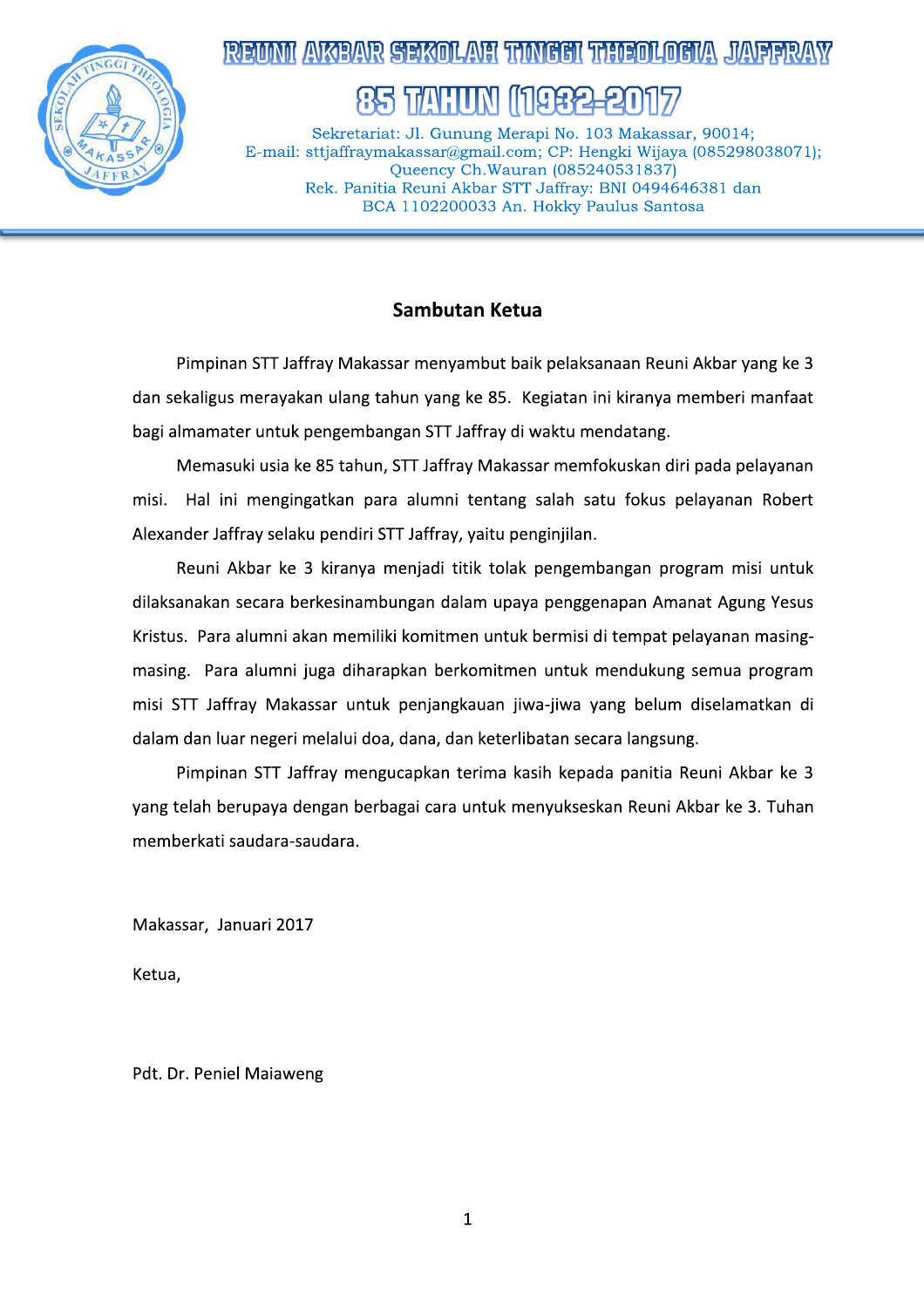

## EINNI AVABAR SEKOLANI TUNIHHI TUJIKINA JANEER 나눠난

Sekretariat: Jl. Gunung Merapi No. 103 Makassar, 90014; E-mail: sttjaffraymakassar@gmail.com; CP: Hengki Wijaya (085298038071); Oueency Ch. Wauran (085240531837) Rek. Panitia Reuni Akbar STT Jaffray: BNI 0494646381 dan BCA 1102200033 An. Hokky Paulus Santosa

#### **Latar Belakang** А.

2017 adalah tahun yang teristimewa bagi semua alumni Sekolah Tinggi Theologia Jaffray (STT Jaffray) Makassar, karena tahun ini bertepatan dengan peringatan 85 tahun berdirinya institusi ini yang pada mulanya bernama Sekolah Alkitab Makassar yang didirikan oleh Dr. Robert Alexander Jaffray pada tahun 1932. Setelah 85 tahun, alumni STT Jaffray tersebar di berbagai daerah di Indonesia (Sumatra, Jawa, Kalimantan, Sulawesi, Ambon, NTT, Papua) dan di beberapa negara seperti Amerika Serikat, Hong Kong dan Sabah (Malaysia). Reuni Akbar tahun 2017 adalah reuni akbar ketiga yang diadakan sebagai acara alumni lima tahunan. Para alumni STT Jaffray telah banyak memberikan sumbangsih melalui pelayanan di bidang masing-masing seperti di gereja, masyarakat, dan pemerintahan di Indonesia. Sudah saatnya alumni STT Jaffray lebih mengoptimalkannya dalam berkontribusi bagi almamater tercinta STT jaffray. Oleh karena itu, ikatan alumni STT Jaffray yang terdiri atas para alumni yang berdomisili di Makassar membentuk kepanitiaan Reuni Akbar 85 tahun STT Jaffray untuk mewujudkan tema dan tujuan yang ingin dicapai dalam kegiatan akbar ini.

Kami mengharapkan Reuni Akbar 85 tahun ini akan menjadi momentum terciptanya penguatan alumni di mana peran alumni mengembangkan almamater STT Jaffray menjadi pendorong utama yang penting untuk mewujudkan visi dan misi STT Jaffray lima tahun ke depan. Kegiatan ini menitikberatkan pada kebersamaan dan kesatuan para alumni dari berbagai angkatan untuk mewujudkan visi dan misi STT Jaffray. Untuk merealisasikan program-program tersebut kami membutuhkan dukungan dari berbagai pihak, baik dukungan doa, moril, fasilitas, dan dana.

Kami yakin bahwa tidak sedikit dari anggota masyarakat, baik individu gereja, instansi pemerintahan maupun perusahaan yang memiliki perhatian, kepedulian dan keinginan untuk memberikan kontribusinya dalam pengembangan STT Jaffray yang pada akhirnya dikembalikan dalam bentuk kontribusi bagi masyarkat, bangsa dan negara.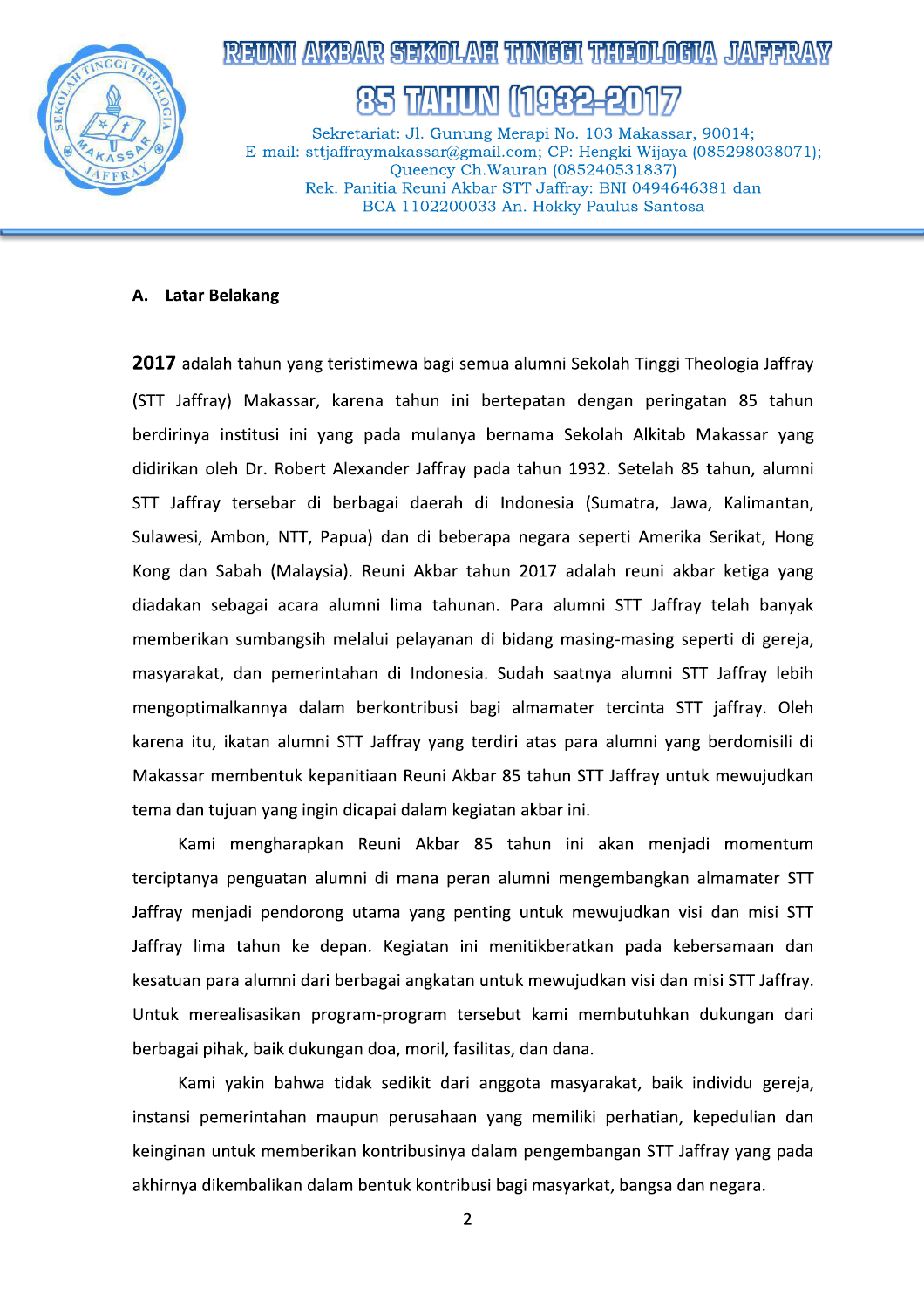

# REINNI AVABAR SEKOLANI TUNIHHI TUJIENINA JANEER

1748:11M 나눠 내

Sekretariat: Jl. Gunung Merapi No. 103 Makassar, 90014; E-mail: sttjaffraymakassar@gmail.com; CP: Hengki Wijaya (085298038071); Oueency Ch. Wauran (085240531837) Rek. Panitia Reuni Akbar STT Jaffray: BNI 0494646381 dan BCA 1102200033 An. Hokky Paulus Santosa

Tema, Tujuan dan Manfaat Kegiatan **B.** 

Tema Reuni Akbar 2017: Bangkit untuk Menerangi Dunia (Yes. 60:1-2).

## Tujuan Kegiatan:

- Para Alumni memiliki kesatuan hati dan bangkit dalam memprioritaskan misi sebagai 1. integral dalam pengembangan Kekristenan di dalam dan luar negeri.
- Para Alumni memiliki kesatuan hati dan bangkit untuk mendukung pelayanan misi,  $2.$ baik melalui doa, tenaga, maupun dana terhadap rencana misi Tuhan melalui Dr. R. A. Jaffray untuk misi Myanmar tahun 1945 yang akan diwujudkan pada tahun 2020.
- 3. Para Alumni bertekad dan bangkit untuk mempromosikan dan mendukung semua program STT Jaffray sebagai lembaga pendidikan tinggi yang memprioritaskan penggenapan Amanat Agung.
- Para alumni menjadi evaluator terhadap penyelenggaraan pendidikan, penelitian, 4. dan pengabdian masyarakat untuk pengembangan STT Jaffray dalam melaksanakan Amanat Agung.

## Manfaat kegiatan:

- 1. Memberi kembali kepada alumni, almamater dan masyarakat dalam hal kebangkitan spirit dalam melayani, berbagi pengalaman, kerjasama dan jejaring yang lebih luas untuk memajukan alamater dan perluasan pelayanan.
- Mempersatukan alumni dalam ikatan persahabatan yang kuat yang saling 2. menguatkan satu dengan yang lainnya di berbagai angkatan.
- Membangkitan spirit pelayanan yang terus berkobar-kobar dalam melayani Tuhan 3. bagi penggenapan Amanat Agung.
- Penguatan ikatan alumni STT Jaffray yang dapat berkontribusi nyata bagi mahasiswa, 4. almamater STT Jaffray dan masyarakat luas di mana pun para alumni berada.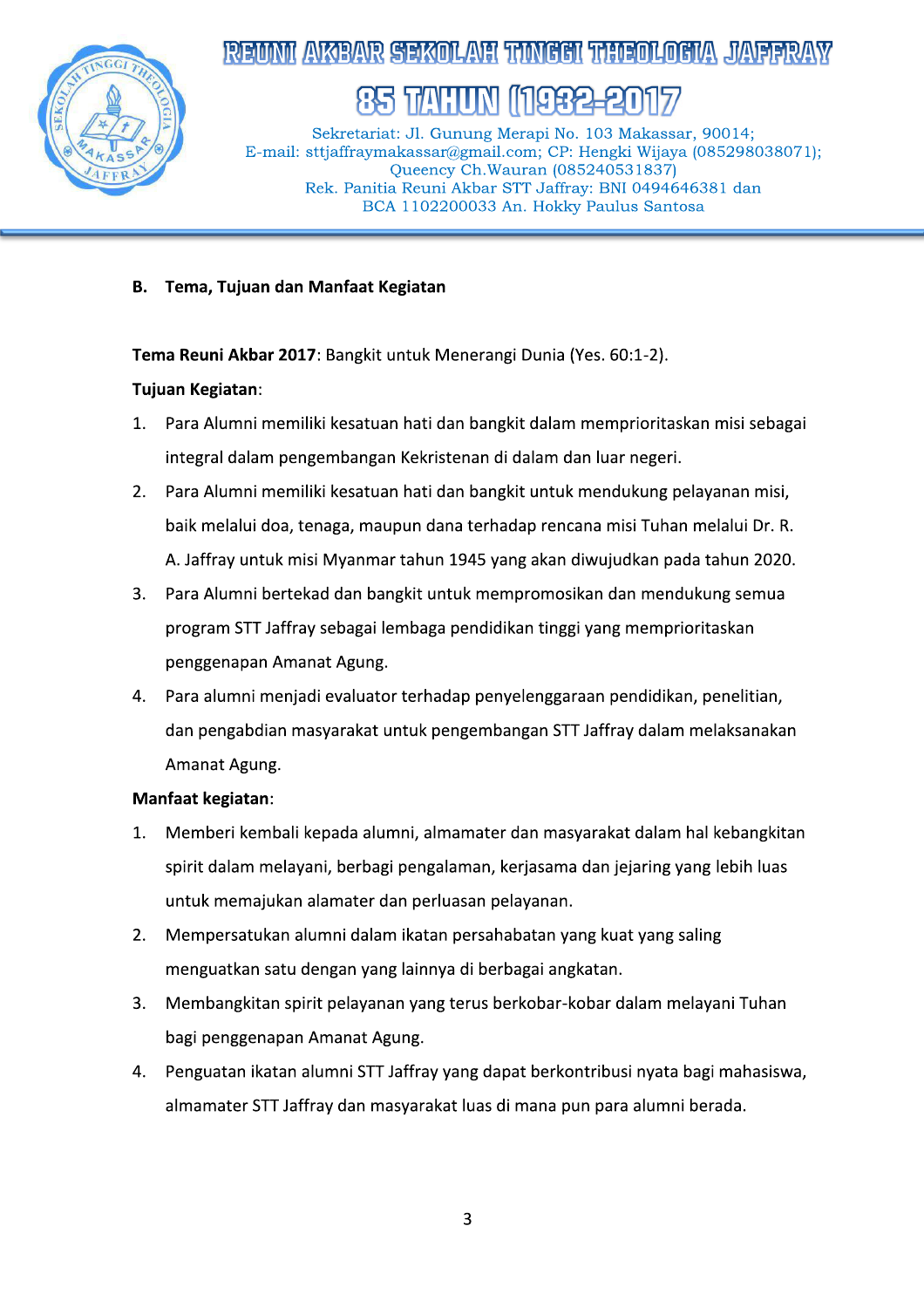

# MI AKABANG SIBIKOLANG TAMIGGI TAHUBULOGIYA JIANSER

# 1748:111NI

Sekretariat: Jl. Gunung Merapi No. 103 Makassar, 90014; E-mail: sttjaffraymakassar@gmail.com; CP: Hengki Wijaya (085298038071); Oueency Ch. Wauran (085240531837) Rek. Panitia Reuni Akbar STT Jaffray: BNI 0494646381 dan BCA 1102200033 An. Hokky Paulus Santosa

### Bagaimana Anda dapat mendukung Reuni Akbar 5-7 Juli 2017?

### **Alumni**

Apa yang dapat dilakukan oleh untuk menjadikan reuni akbar ini sebagai momen yang terindah? Caranya dengan mendukung:

Dengan mendaftarkan diri Anda untuk hadir dan booking tiket Anda supaya dapat hadir bersama dengan kami.

#Biaya Rp 50 ribu (Desember-Januari 2017).

Rp 100 ribu (Februari-Maret 2017).

Rp 200 ribu (April- Mei 2017).

Rp 300 ribu (Juni-5 Juli 2017).

Kirimkan ke BNI 0494646381 dan BCA 1102200033 an. Hokky Paulus Santosa bendahara alumni dan kirimkan bukti pengiriman ke e-mail: sttjaffraymakassar@gmail.com.

Kelengkapannya:

Biodata lengkap (nama, tempat/tgl lahir, alamat terupdate, tahun masuk dan tahun lulus dan tempat pelayanan. Kirimkan foto jadul bersama angkatan dan foto terakhir Anda yang terupdate dan e-mail ke sttjaffraymakassar@gmail.com.

## **Sponsorship**

Kami juga memberikan kesempatan yang seluas-luasnya kepada para sponsor perusahaan dan para donatur institusi dan individu untuk mempromosikan 'corporate identity', produk maupun materi promosi lainnya. Secara garis besar media promosi dalam rangkaian kegiatan ini berupa pencantuman nama pada kaos, logo perusahaan sponsor dalam spanduk/direktori alumni/kumpulan tulisan dosen, pemasangan umbul-umbul perusahaan di area kampus dan lokasi kegiatan, pemasangan stand di lokasi kampus. Spesifikasi dan manfaat dari peran serta sponsor akan dijelaskan secara lebih mendetail dalam kegiatan atau di dalam matriks sponsorship yang akan dilampirkan. Kontrak sponsor berlangsung selama kegiatan 5-7 Juli 2017.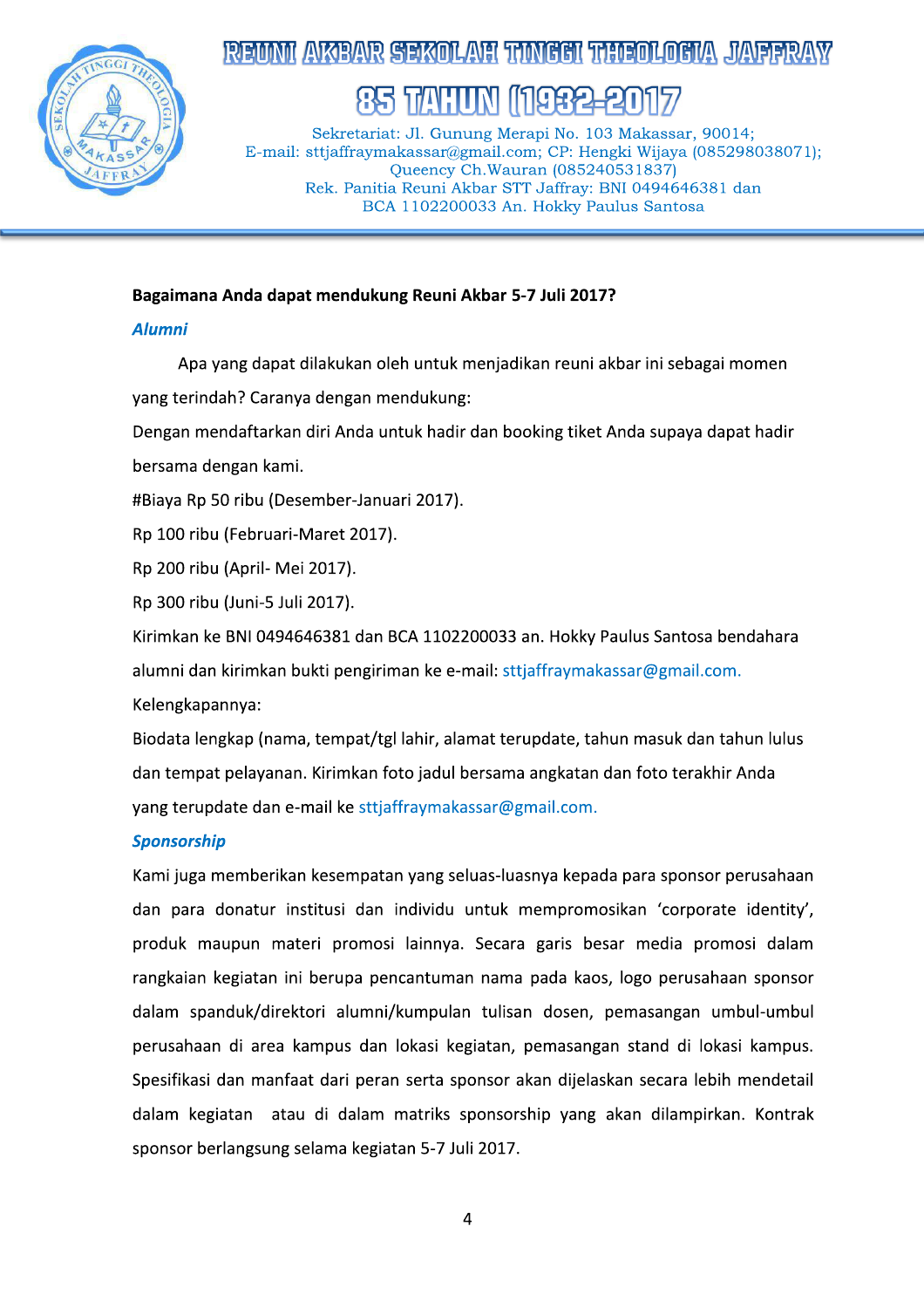

# REINNI AKEANR SEKOLAYI TUNGGI TUGGANLOGIA JAYEER

174 HHN 932

Sekretariat: Jl. Gunung Merapi No. 103 Makassar, 90014; E-mail: sttjaffraymakassar@gmail.com; CP: Hengki Wijaya (085298038071); Queency Ch. Wauran (085240531837) Rek. Panitia Reuni Akbar STT Jaffray: BNI 0494646381 dan BCA 1102200033 An. Hokky Paulus Santosa

#### C. Waktu, Peserta dan Jadwal Kegiatan

Acara Reuni Akbar 85 tahun Sekolah Tinggi Theologia Jaffray akan diadakan pada tanggal 5-7 Juli 2017. Peserta adalah diproyeksikan akan hadir adalah 400 alumni mulai angkatan 1960-2015. Jadwal kegiatan dan penjelasan kegiatan adalah sebagai berikut.

| <b>RUN DOWN ACARA REUNI AKBAR STT JAFFRAY MAKASSAR</b><br>5-7 JULI 2017 |                          |                                       |                            |  |  |  |
|-------------------------------------------------------------------------|--------------------------|---------------------------------------|----------------------------|--|--|--|
|                                                                         |                          |                                       |                            |  |  |  |
| <b>WAKTU</b>                                                            |                          | <b>KEGIATAN</b>                       |                            |  |  |  |
|                                                                         | Rabu / 5 Juli            | Kamis / 6 Juli<br>Jumat / 7 Juli      |                            |  |  |  |
| $05.00 - 06.00$                                                         |                          |                                       |                            |  |  |  |
| 06.00 - 07.00                                                           |                          | Persiapan Pribadi (Saat Teduh, Mandi) |                            |  |  |  |
| 07.00 - 08.00                                                           |                          | Sarapan                               |                            |  |  |  |
| 08.00 - 09.00 Registrasi                                                |                          | <b>OTW Malino (JRC = Jaffray</b>      |                            |  |  |  |
| $09.00 - 10.00$                                                         | <b>Opening Ceremony</b>  | <b>Retreat Center)</b>                | Acara di Kebun Teh         |  |  |  |
| $10.00 - 11.00$                                                         | <b>Interest Group</b>    | Games & Kebersamaan                   |                            |  |  |  |
| $11.00 - 12.00$                                                         |                          |                                       |                            |  |  |  |
| $12.00 - 13.00$                                                         |                          |                                       |                            |  |  |  |
| 13.00 - 14.00                                                           |                          |                                       | Kembali ke Makassar        |  |  |  |
| $14.00 - 15.00$                                                         | <b>Free Time</b>         | Games & Kebersamaan                   |                            |  |  |  |
| 15.00 - 16.00                                                           |                          |                                       |                            |  |  |  |
| $16.00 - 17.00$                                                         |                          | Menuju Wisma Bulutana,                |                            |  |  |  |
| 17.00 - 18.00                                                           | Persiapan KKR Malam      | istirahat, mandi                      |                            |  |  |  |
| 18.00 - 19.00                                                           |                          | <b>Makan Malam</b>                    | Sampai bertemu dalam Reuni |  |  |  |
| 19.00 - 20.00                                                           | <b>KKR Malam by Rev.</b> |                                       | selanjutnya                |  |  |  |
| $20.00 - 21.00$                                                         | <b>Gordon Swenson</b>    | Acara "DARI KITA UNTUK KITA"          |                            |  |  |  |
| $21.00 - 22.00$                                                         |                          |                                       |                            |  |  |  |
| $22.00 - 23.00$                                                         | Penutup dan istirahat    |                                       |                            |  |  |  |

## **Kegiatan Alumni**

#### $1.$ **Opening Ceremony**

Kegiatan Opening Ceremony dirangkaikan dengan peletakan batu pertama untuk pembangunan rumah dosen yang dilanjutkan acara pembukaan di kapel STT Jaffray yang juga akan dihadiri oleh Gubernur Sulawesi Selatan yang sedianya pada Reuni Akbar 2012 beliau juga dapat hadir bersama dengan alumni STT Jaffray.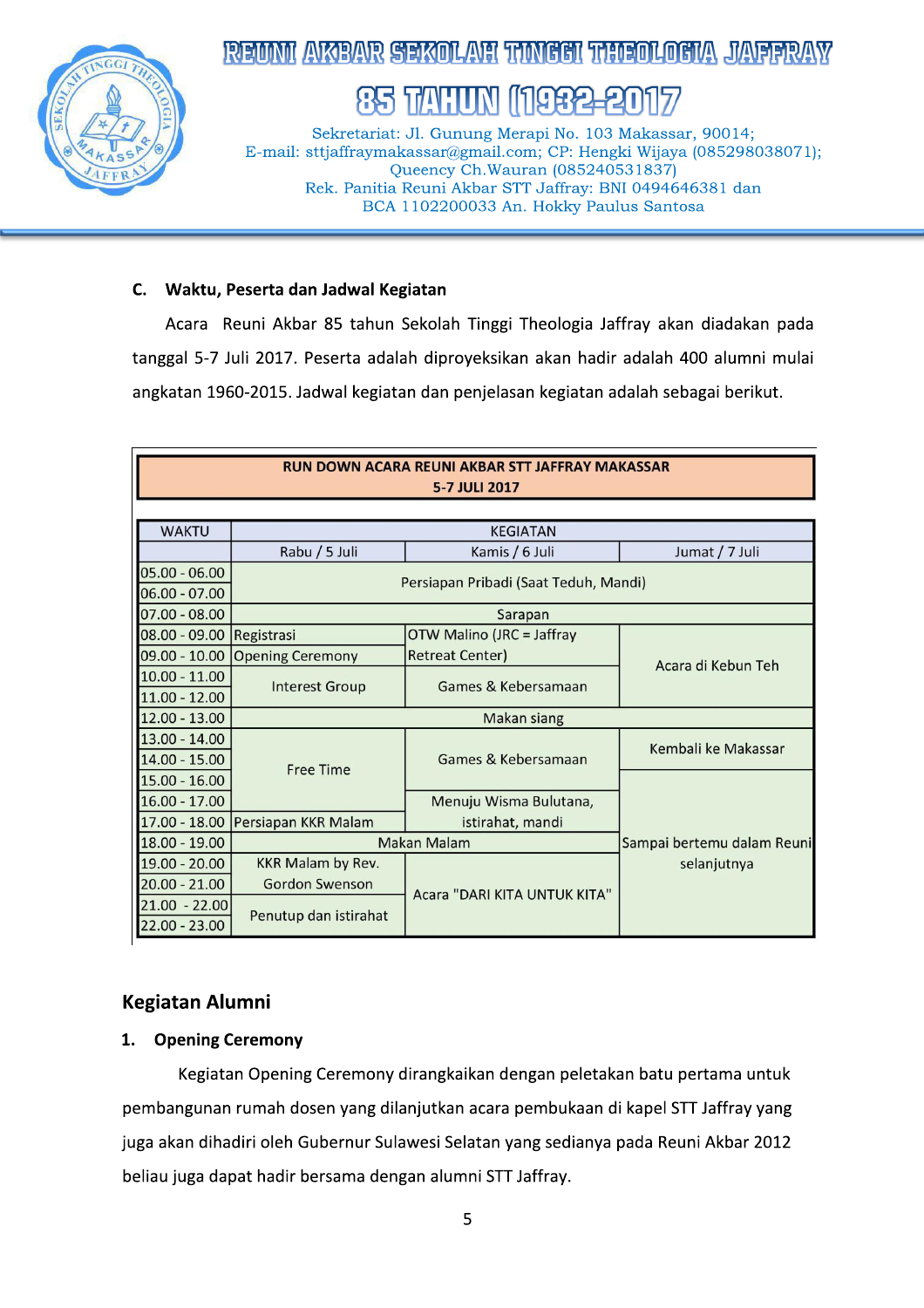

## <u>NI AVABANR SISKOILANI TUNIGGI TUHISOILOISIA JANSER</u> 174 HIN 482

Sekretariat: Jl. Gunung Merapi No. 103 Makassar, 90014; E-mail: sttjaffraymakassar@gmail.com; CP: Hengki Wijaya (085298038071); Oueency Ch. Wauran (085240531837) Rek. Panitia Reuni Akbar STT Jaffray: BNI 0494646381 dan BCA 1102200033 An. Hokky Paulus Santosa

#### **Interest Group**  $2.$

Kegiatan ini sangat bermanfaat bagi alumni untuk pengembangan wawasan keilmuan dan kompetensi yang sesuai dengan bidang ilmu dan pelayanannya. Terdiri atas bidang teologi, Pendidikan Agama Kristen (PAK) dan musik gerejawi yang akan menghadirkan pembicara yang berpengalaman dan pakar di bidangnya. Kegiatan ini dilaksanakan pada hari Rabu, 5 Juli 2017.

#### 3. Free Time, Acara "Dari Kita untuk Kita"

Kegiatan ini bertujuan untuk menjalin kebersamaan dan temu kangen di antara alumni yang diharapkan dapat memberikan kontribusi yang besar bagi almamater, masyarakat dan bangsa. Kegiatan ini didesain dalam dua hari untuk membangun kebersamaan dan penguatan ikatan alumni di masa yang akan datang. Kegiatan ini juga memberikan peluang kerjasama dan jejaring yang kuat dalam pelayanan di seluruh Indonesia. Acara "Dari Kita untuk Kita" bertujuan untuk menyatukan hati alumni di setiap angkatan tanpa membedakan asal daerah para alumni berada dengan mengedepankan kebersamaan dengan berkumpul bersama-sama (gathering). Pada kegiatan ini alumni juga mendapatkan buku direktori alumni dan terbitan buku para dosen dan alumni dalam rangka 85 tahun STT Jaffray.

#### 4. **Family Gathering (Games & Kebersamaan)**

Games & kebersamaan bertujuan mengumpulkan alumni dalam kebersamaan yang sesaat meninggalkan kesibukan pelayanan dan berbaur menjadi satu dalam berbagai games dan kebersamaan di meja makan dan di ruang istirahat. Saat di dalam kebersamaan itu diharapkan ada ide-ide dan kontribusi yang besar bagi almamater dan alumni juga mendapatkan kontribusi dari almamater bagi para alumni.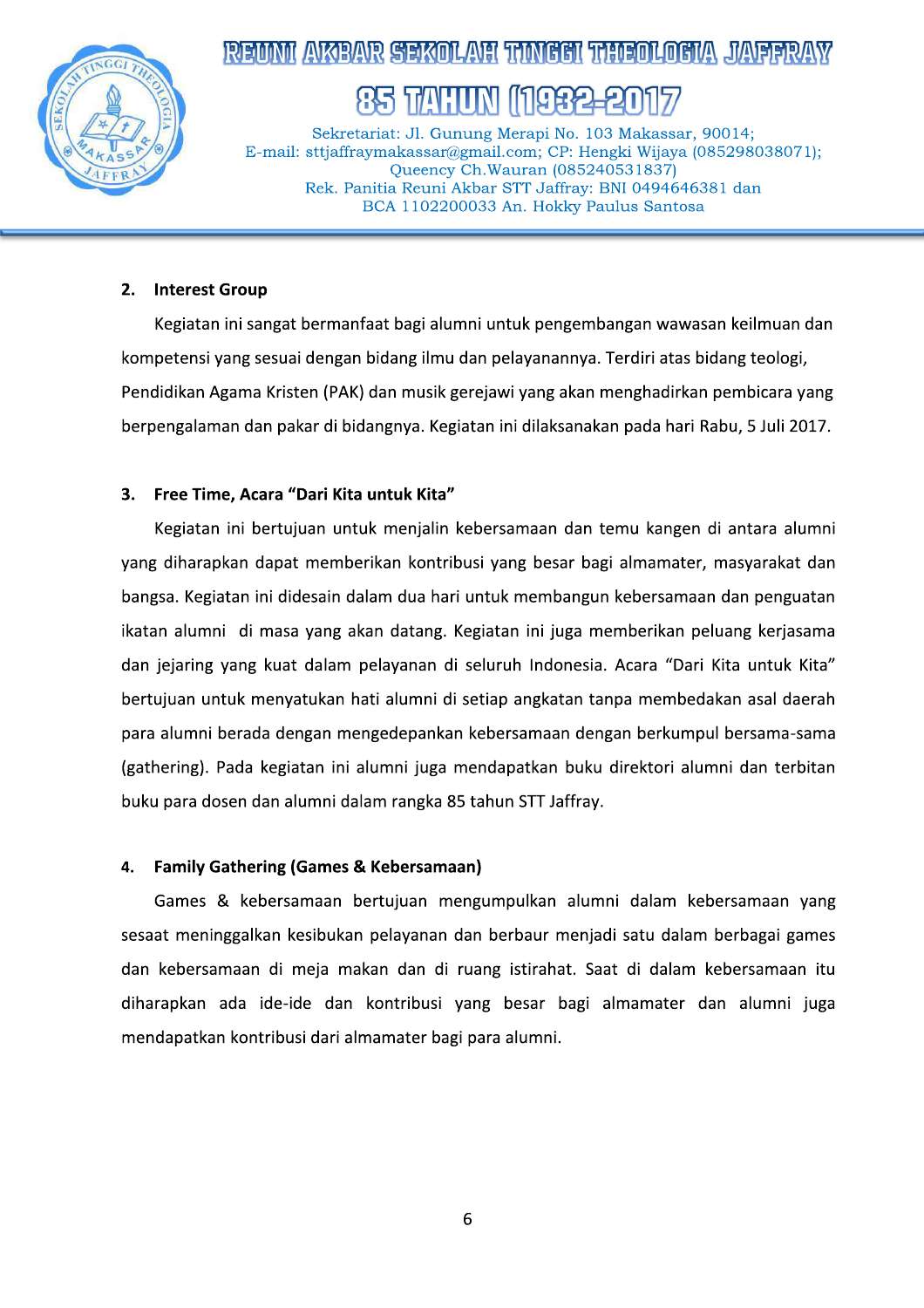

# READVIL AVREVAR SEEROLAVEL TUNISET TUESEOLOGIA JAVEERAV

#### **TAHIN** 85 932

Sekretariat: Jl. Gunung Merapi No. 103 Makassar, 90014; E-mail: sttjaffraymakassar@gmail.com; CP: Hengki Wijaya (085298038071); Queency Ch. Wauran (085240531837) Rek. Panitia Reuni Akbar STT Jaffray: BNI 0494646381 dan BCA 1102200033 An. Hokky Paulus Santosa

#### 5. **KKR Penyegaran Rohani**

Kegiatan ini bertujuan untuk menyegarkan kembali semangat pelayanan dan kebangkitan dalam melayani Tuhan. Alumni diharapkan dapat memperbarui komitmen dalam melayani dan terus melayani Tuhan di mana Tuhan telah menempatkan mereka di dalam pelayanan.

### D. Susunan Panitia

Penasihat:

| Ketua GKII<br>Ketua Yayasan<br>Ketua STT Jaffray                           | : Pdt. Dr. Daniel Ronda<br>: Ir. Samuel Arnold Saputra<br>: Pdt. Dr. Peniel Maiaweng                                                                |
|----------------------------------------------------------------------------|-----------------------------------------------------------------------------------------------------------------------------------------------------|
| Ketua Panitia<br>Wakil Ketua<br>Sekretaris<br>Bendahara<br>Wakil Bendahara | : Ronald Sumigar, SH, M.Th<br>: Pdt. Andreas Supratman, M.Div.<br>: Hengki Wijaya, M.Th<br>: Pdt. Hokky Paulus, M.Min<br>: Ev. Hanny Frederik, S.Th |
| Sie Acara & Musik                                                          | : dr. Simon Tarigan, Sp. THT, M.Th<br>Rohani Siahaan, SMG, M.Th<br>Agus Pandhi Sitio, SE                                                            |
| Sie. Konsumsi                                                              | : Christina Ukung, MA<br>Johana Betris Tumbol, M.Si<br>Fonny Taka                                                                                   |
| Sie. Transportasi                                                          | : Rusli Sumang, S.Th<br>Yohanis Atakari                                                                                                             |
|                                                                            | Sie. Perlengkapan & Dekorasi: Ev. M. Rizal, S.Th<br><b>BEM STT Jaffray</b>                                                                          |
| Sie. Dokumentasi                                                           | : Risky L. Kaseger, S.Th<br>Abraham Lawrence Kamasy, S.Th                                                                                           |
| Sie. Akomodasi                                                             | : Tri Supartini, M.Th<br>Pdt. Robi Panggarra, M.Th                                                                                                  |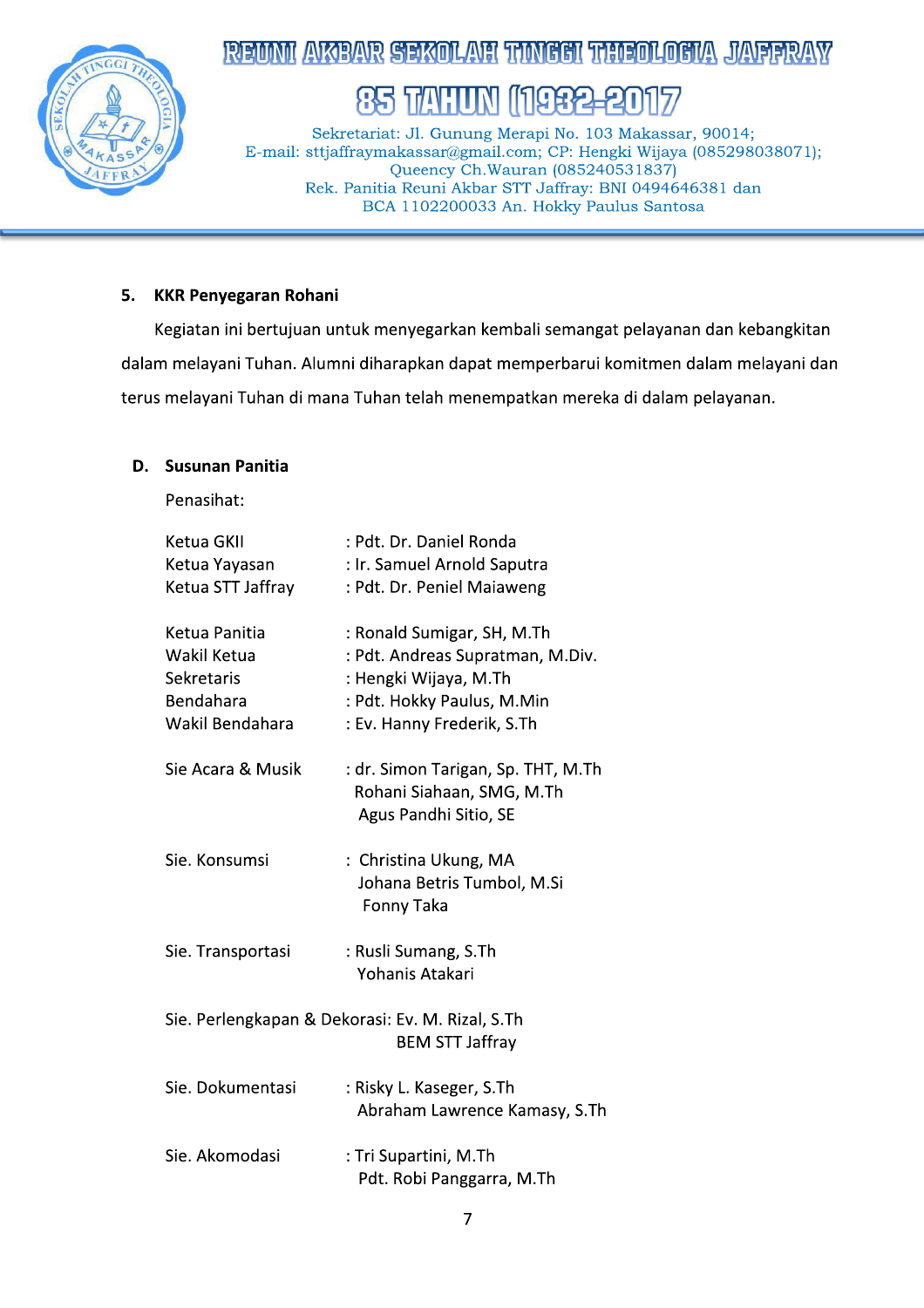

## **REUMI AKEAR SEKOLAH TIMGGI TIHEOLOGIA JAFFRAY**

# 85 TAHUN (1932-2017

Sekretariat: Jl. Gunung Merapi No. 103 Makassar, 90014; E-mail: sttjaffraymakassar@gmail.com; CP: Hengki Wijaya (085298038071); Queency Ch. Wauran (085240531837) Rek. Panitia Reuni Akbar STT Jaffray: BNI 0494646381 dan BCA 1102200033 An. Hokky Paulus Santosa

| Sie. Doa                                                                               | : Pdt. Buce Zeth Tuhumury, M.Th<br>Pdt. Adhy Bengkiuk, M.Th                                                                                                                                                           |
|----------------------------------------------------------------------------------------|-----------------------------------------------------------------------------------------------------------------------------------------------------------------------------------------------------------------------|
| Sie. Kesehatan                                                                         | : dr. Grietje Pangallo (RS Pelamonia)                                                                                                                                                                                 |
| Sie Dana                                                                               | : Pdt. Made Astika, Ph.D<br>Pdt. Leonard Sumule, Ph.D<br>Pdt. Johny Sumarauw, M.Th<br>Pdt. Robert Sokoy, M.Th<br>Herliana Sudiarta, MA<br>Herman lesmana, S.Th<br>Wijaya Kusuma<br><b>Charles Tessy</b><br>Dewi Utari |
| Sie. Umum dan Keamanan: BEM STT Jaffray<br>Sie. Publikasi, Buku Reuni &<br>Sekretariat | : Queency Christie Wauran, S.Th<br>Rizky Kusbin<br>Daniel Yudha Prasetyo, S.Kom<br>Arpina, S.Pd.K                                                                                                                     |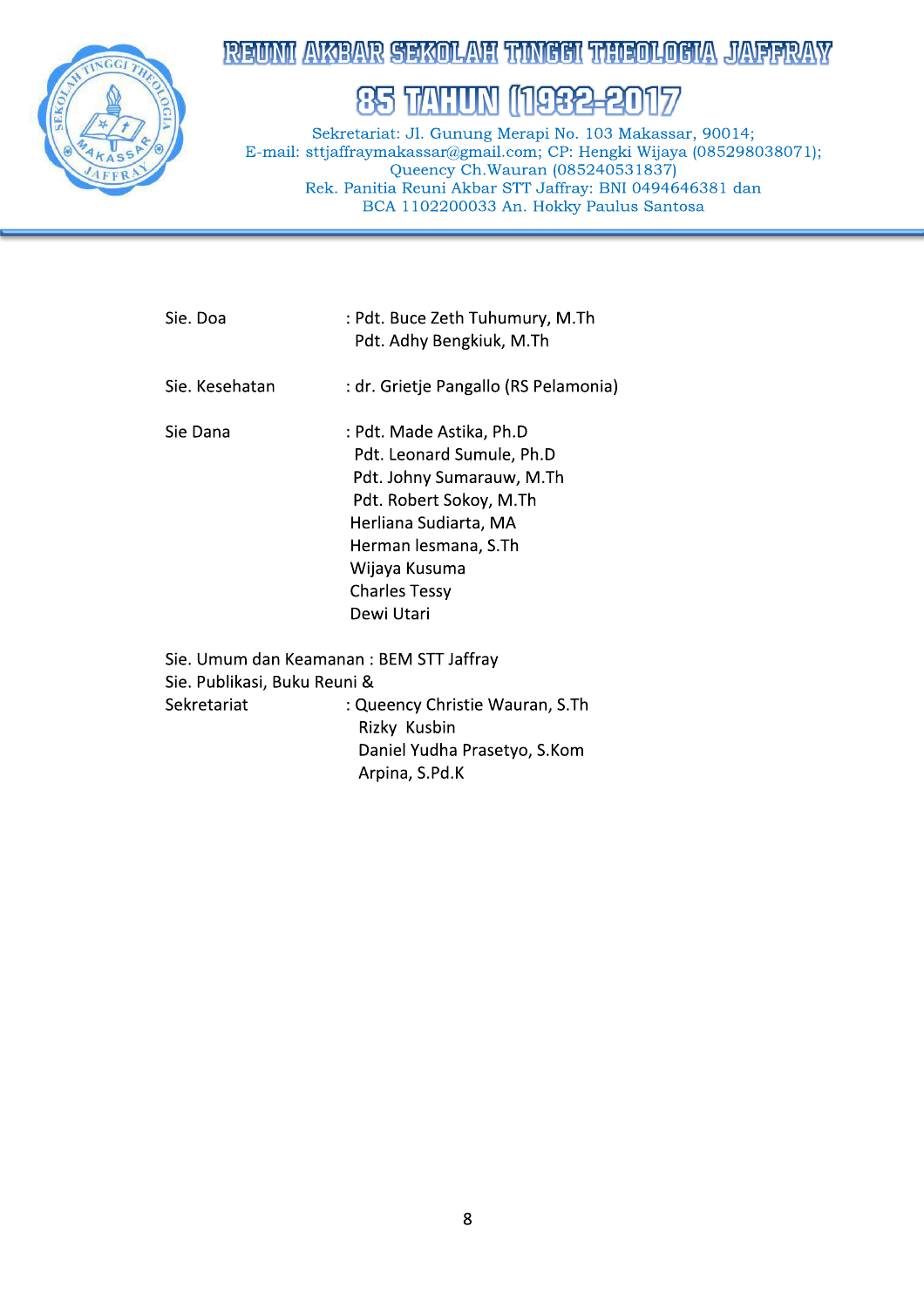

## REDMI AKEAR SEKOLAH TIMGGI TIHEDLOGIA JASERAN

#### 111982 **TAHIN** 85

Sekretariat: Jl. Gunung Merapi No. 103 Makassar, 90014; E-mail: sttjaffraymakassar@gmail.com; CP: Hengki Wijaya (085298038071); Queency Ch. Wauran (085240531837) Rek. Panitia Reuni Akbar STT Jaffray: BNI 0494646381 dan BCA 1102200033 An. Hokky Paulus Santosa

#### E. Rekapitulasi Kebutuhan Dana

Kehadiran alumni diharapkan 400 peserta ditambah dengan panitia maka rekapitulasi kebutuhan dana yang dibutuhkan adalah sebagai berikut.

| <b>No</b> | Kegiatan                                              | Rupiah      |  |  |  |
|-----------|-------------------------------------------------------|-------------|--|--|--|
|           | <b>Acara Kampus STT Jaffray</b>                       |             |  |  |  |
| Α.        | Kesekretariatan (surat, spanduk, brosur, tas peserta) | 18.000.000  |  |  |  |
|           | Acara pembukaan                                       | 17.000.000  |  |  |  |
|           | Interest Group (Peserta+Pembicara+Makan Siang)        | 35.000.000  |  |  |  |
|           | Sound System, Perlengkapan & Dekorasi                 | 20.000.000  |  |  |  |
|           | <b>KKR (Makan Malam)</b>                              | 20.000.000  |  |  |  |
|           | Direktori Alumni 1000 eksamplar                       | 25.000.000  |  |  |  |
|           | Terbitan Buku Para Dosen & Alumni untuk 85 tahun 1000 | 40.000.000  |  |  |  |
|           | eksamplar                                             |             |  |  |  |
|           | Acara JRC - Wisma Bulutana - Kebun Teh                |             |  |  |  |
| <b>B.</b> | Transpotasi Makassar-Malino PP Bus Pariwisata         | 40.000.000  |  |  |  |
|           | Games & Kebersamaan                                   | 10.000.000  |  |  |  |
|           | Akomodasi & Konsumsi Wisma Bulutana                   | 70.000.000  |  |  |  |
|           | Sound System, Perlengkapan & Dekorasi                 | 25.000.000  |  |  |  |
|           | Tiket Masuk Kebun Teh                                 | 20.000.000  |  |  |  |
|           | Baju Kaos+Sablon Peserta                              | 30.000.000  |  |  |  |
|           | <b>TOTAL</b>                                          | 380.000.000 |  |  |  |
|           | PERKIRAAN PEMASUKAN DANA                              |             |  |  |  |
| 1.        | 400 alumni x Rp 100.000                               | 40.000.000  |  |  |  |
| 2.        | Uang Kas dan Usaha Dana Panitia                       | 60.000.000  |  |  |  |
|           | <b>TOTAL KEBUTUHAN DANA</b>                           | 280.000.000 |  |  |  |

Total kebutuhan dana ini diusahkan dapat diperoleh dari sponsor, donatur, pemerintah, yayasan dan para alumni. Kesediaan untuk memberi yang terbaik bagi almamater adalah untuk kita bersama. Bertajuk dari kita untuk kita dan sesama. Dalam hal ini alumni dapat juga memberi persembahan berupa buku-buku untuk perpustakaan, beasiswa kepada mahasiswa yang kurang mampu serta dukungan dana untuk sarana dan fasilitas kampus.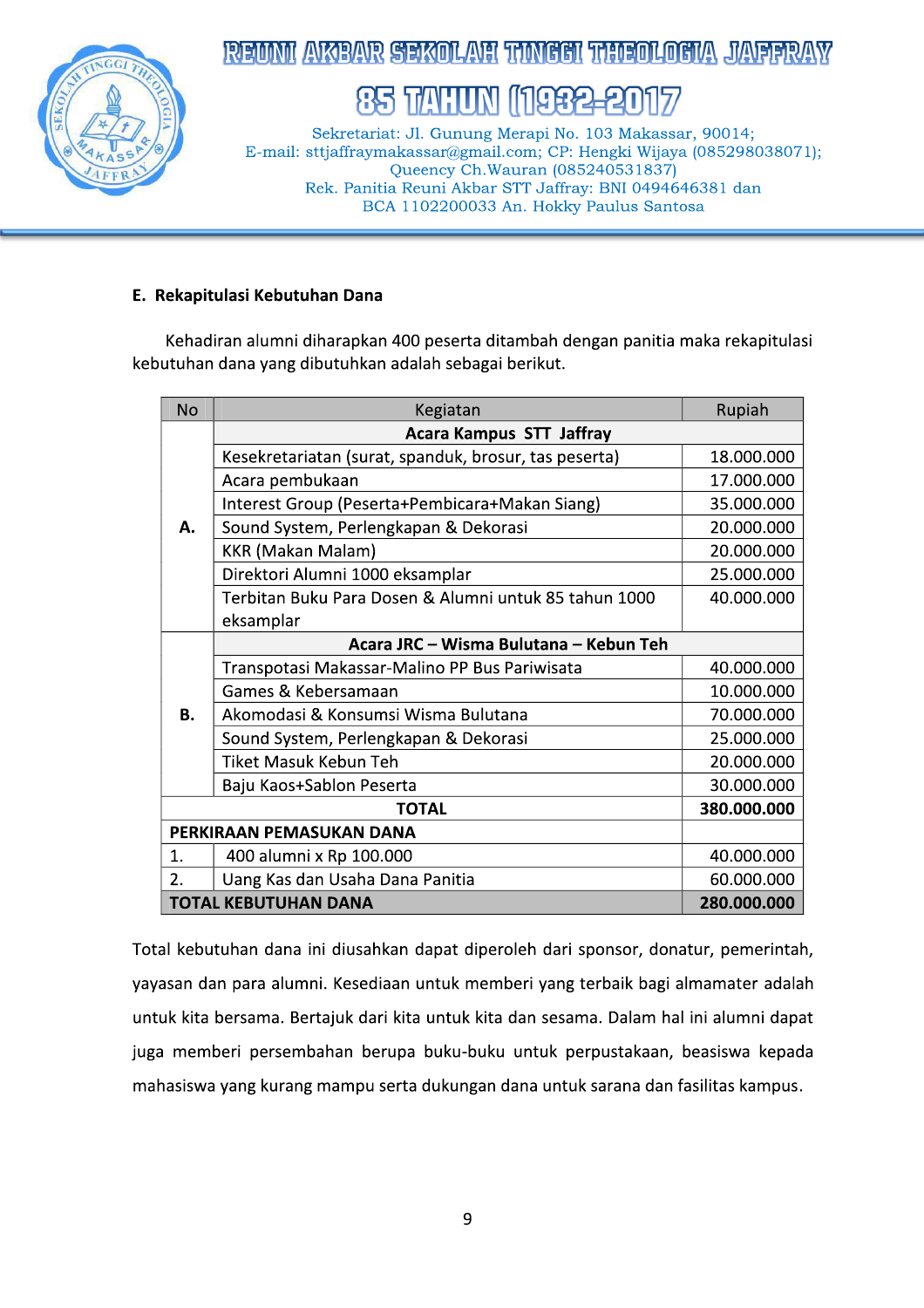

8

Sekretariat: Jl. Gunung Merapi No. 103 Makassar, 90014; E-mail: sttjaffraymakassar@gmail.com; CP: Hengki **AVABAVR SEXOLANI TANGGI TABEOLOGIA JAPPRAY**<br> **(35 TATION (1982–2017)**<br>
Sekretariat: J. Gunung Merapi No. 103 Makassar, 90014;<br>
sttjaffraymakassar@gmail.com; CP: Hengki Wijaya (085298038071);<br>
Queency Ch. Wauran (085240531 . Panitia Reuni Akbar STT Jaffray: BNI 0494646381 dan BCA 1102200033 An. Hokky Paulus Santosa

## Paket Sponsor

### PLATINUM - Rp 100 juta

- Pemasangan logo perusahaan di tas, spanduk dan brosur.
- Pemasangan iklan perusahaan di buku direktori [bagian depan cover  $\chi$  halaman full  $colour + 1$  halaman bagian dalam] senilai Rp 16 juta.
- Pemasangan logo perusahaan di bagian depan kaos reuni akbar.
- Pemasangan stand di area kampus, area wisata alam dan JRC.
- Pemasangan logo di backdrop panggung Reuni Akbar ukuran 0.5 m x 1 m.
- Pemasangan spanduk dan umbul-umbul perusahaan.
- Pemasangan iklan di dalam buku tulisan dosen & alumni [hitam putih] dan cover belakang luar full colour senilai Rp 16 juta.
- Lain-lain [dapat dibahas dengan panitia]

#### $GOLD - Rp. 60$  juta

- Iklan di Direktori Alumni [cover dalam belakang full colour] senilai Rp 10 juta.
- Pemasangan logo perusahaan di bagian belakang kaos reuni akbar.
- Pemasangan iklan dan logo perusahaan melalui publikasi medsos.
- Pemasangan stand di area kampus, area wisata alam dan JRC.
- Pemasangan logo di backdrop panggung Reuni Akbar 60 cm x 30 cm.
- Pemasangan spanduk dan umbul-umbul perusahaan.
- Lain-lain [dapat dibahas dengan panitia]

#### $SILVER - Rp$  40 juta

- Pemasangan iklan di Direktori Alumni [bagian dalam full colour] senilai Rp 6 juta.
- Pemasangan logo perusahaan di bagian belakang kaos reuni akbar.
- Pemasangan stand di area kampus.
- Pemasangan logo di backdrop panggung Reuni Akbar 60 cm x 30 cm.
- Pemasangan spanduk dan umbul-umbul perusahaan.
- Lain-lain [dapat dibahas dengan panitia]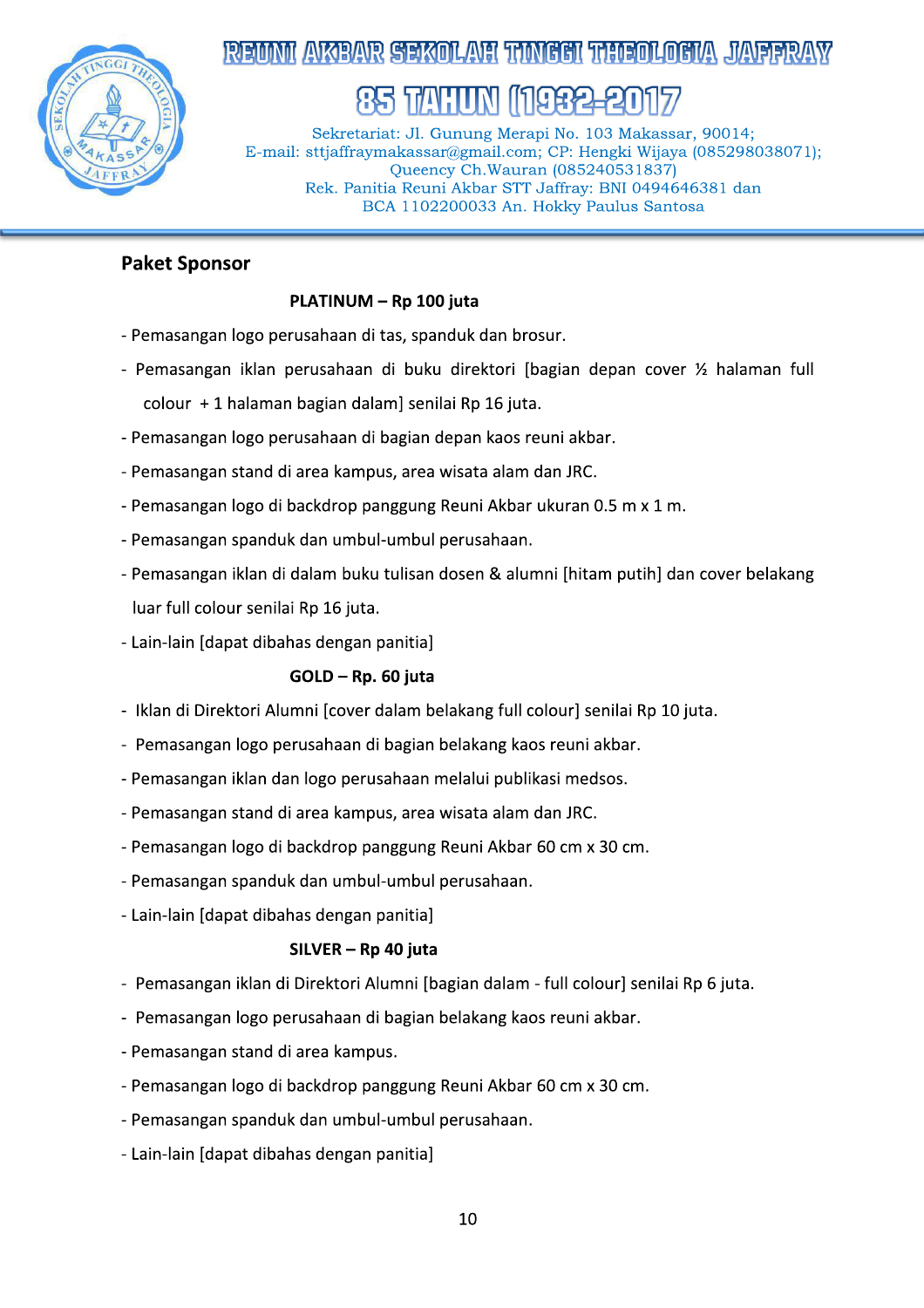

## REINNI AKEANR SEKOLAYI TINGGI TIBEOLOGIYA JAYEER

# **TALLET**

Sekretariat: Jl. Gunung Merapi No. 103 Makassar, 90014; E-mail: sttjaffraymakassar@gmail.com; CP: Hengki Wijaya (085298038071); Oueency Ch. Wauran (085240531837) Rek. Panitia Reuni Akbar STT Jaffray: BNI 0494646381 dan BCA 1102200033 An. Hokky Paulus Santosa

#### THE OFFERING OF LOVE (PERSEMBAHAN KASIH)

Persembahan Kasih dapat dilakukan dengan cara:

- Sponsor lunch/dinner salah satu acara [Interest group, KKR, Acara "Dari Kita untuk Kita"]
- Transportasi peserta Makassar Malino PP.
- Tiket masuk kebun teh.
- Sound system, perlengkapan dan dekorasi.
- Games & kebersamaan.
- Akomodasi wisma Bulutana
- Buku Direktori Alumni 85 tahun.
- Terbitan Buku Para Dosen & Alumni untuk 85 tahun.
- Lain-lain [dapat dibahas dengan panitia].

## IKLAN/UACAPAN SELAMAT DALAM BUKU DIREKTORI ALUMNI 1000 eksamplar

- Halaman cover depan full colour 1/2 halaman Rp 10.000.000
- Halaman cover depan dalam full 1 halaman Rp 6.000.000
- Halaman cover belakang full colour 1 halaman Rp 10.000.000
- Halaman cover belakang dalam full colour 1 halaman Rp 6.000.000
- Halaman dalam ukuran 1 halaman full colour Rp 4.000.000
- Halaman dalam ukuran 1/2 halaman full colour Rp 2.000.000
- Halaman dalam ukuran ¼ halaman full colour Rp 1.000.000
- Halaman dalam ukuran 1/8 halaman full colour Rp 500.000

#### IKLAN/UCAPAN SELAMAT DALAM BUKU TULISAN DOSEN & ALUMNI 1000 eksamplar

- Halaman cover belakang full colour 1 halaman Rp 10.000.000
- Halaman cover depan dalam hitam putih 1 halaman Rp 6.000.000
- Halaman dalam kertas hitam putih 1 halaman Rp 4.000.000
- Halaman dalam kertas hitam putih 1/2 halaman Rp 2.000.000
- Halaman cover belakang dalam hitam putih 1 halaman Rp 5.000.000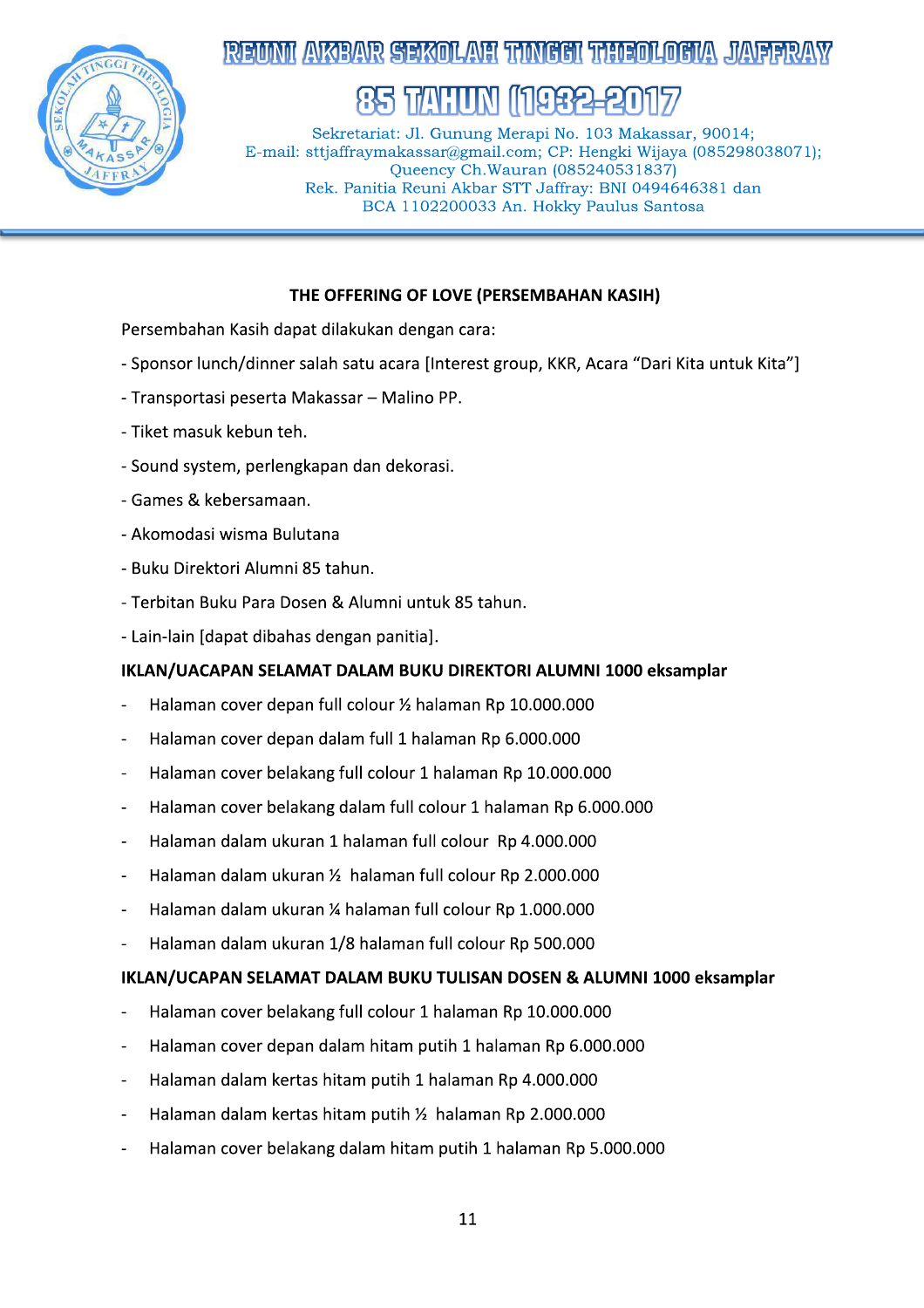

# REINNI AVABAR SEKOLAH TINGGI TIGEOLOGIA JAPERAY

7741:111N

Sekretariat: Jl. Gunung Merapi No. 103 Makassar, 90014; E-mail: sttjaffraymakassar@gmail.com; CP: Hengki Wijaya (085298038071); Queency Ch. Wauran (085240531837) Rek. Panitia Reuni Akbar STT Jaffray: BNI 0494646381 dan BCA 1102200033 An. Hokky Paulus Santosa

#### **PENUTUP**

Kegiatan Reuni Akbar 85 tahun STT Jaffray diharapkan menjadi berkat bagi semua alumni yang hadir dan sponsor serta donatur yang membantu secara materi juga diberkati dalam usaha, pekerjaan dan keluarga. Dari kita untuk kita, acara ini diharapkan memberi kontribusi bagi almamater STT Jaffray dan juga bagi para alumni untuk terus berkarya. Panitia mengucapkan terima kasih kepada semua pihak yang sudah berperan penting demi suksesnya kegiatan akbar ini. Tuhan memberkati kita semua.

Salam sejahtera,

Panitia Reuni Akbar 85 Tahun **STT Jaffray Makassar** 

Ferry Ronald Sumigar, SH, M.Th **Ketua Panitia** 

Hengki Wijaya, S.TP, M.Th **Sekretaris** 

Mengetahui,

Ketua STT Jaffray

#### **Pdt. Dr. Peniel Maiaweng**

Rekening Dana Panitia reuni Akbar 85 Tahun STT Jaffray BNI 0494646381 dan BCA 1102200033 an. Hokky Paulus Santosa dan kirimkan bukti pengiriman dana ke e-mail sttjaffraymakassar@gmail.com.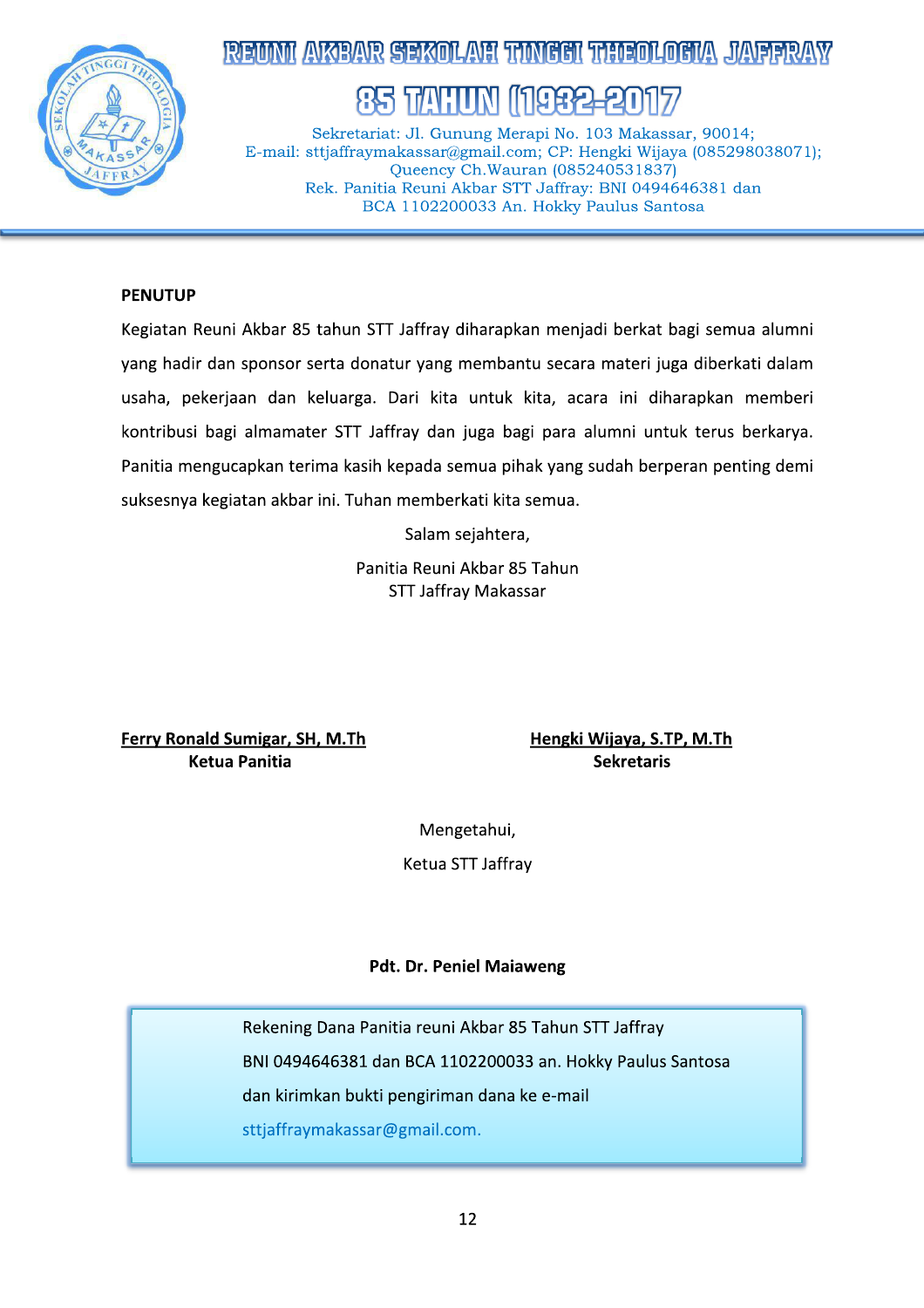

## **REUMI AKEAR SEKOLAH TIMGGI TIHENLOGIA JAFFRAY**

# 85 TAHUN (1982-2017

Sekretariat: Jl. Gunung Merapi No. 103 Makassar, 90014; E-mail: sttjaffraymakassar@gmail.com; CP: Hengki Wijaya (085298038071); Queency Ch. Wauran (085240531837) Rek. Panitia Reuni Akbar STT Jaffray: BNI 0494646381 dan BCA 1102200033 An. Hokky Paulus Santosa

### **LAMPIRAN**

#### SURAT PERNYATAAN KERJASAMA SPONSOR

| Yang bertanda tangan di bawah ini.                                                 |                                               |      |               |      |
|------------------------------------------------------------------------------------|-----------------------------------------------|------|---------------|------|
| Nama Lengkap                                                                       |                                               |      |               |      |
| Jabatan                                                                            |                                               |      |               |      |
| Institusi/Perusahaan :                                                             |                                               |      |               |      |
| Alamat/Telepon/HP                                                                  |                                               |      |               |      |
|                                                                                    |                                               |      |               |      |
| Menyatakan kesediaan untuk bekerjasama dan berkontribusi sebagai sponsor dalam     |                                               |      |               |      |
| kegiatan Reuni Akbar 85 Tahun STT Jaffray.                                         |                                               |      |               |      |
|                                                                                    |                                               |      |               |      |
| Paket Sponsor*                                                                     | PLATINUM                                      | GOLD | <b>SILVER</b> |      |
|                                                                                    | THE OFFERING OF LOVE   IKLAN DIREKTORI ALUMNI |      |               |      |
|                                                                                    | <b>IKLAN BUKU DOSEN &amp; ALUMNI</b>          |      |               |      |
| * Checklist yang dipilih di atas sebagai dukungan sponsor/persembahan kasih/iklan. |                                               |      |               |      |
| Jumlah sebesar Rp                                                                  |                                               |      |               |      |
| Terbilang                                                                          |                                               |      |               |      |
|                                                                                    |                                               |      |               |      |
|                                                                                    |                                               |      | Makassar,     | 2017 |
| Mengetahui,                                                                        |                                               |      |               |      |
| Panitia Reuni Akbar 85 tahun                                                       |                                               |      |               |      |
|                                                                                    |                                               |      |               |      |
|                                                                                    |                                               |      |               |      |
| (                                                                                  |                                               |      |               | $**$ |

\*\*Stempel Perusahaan/Institusi